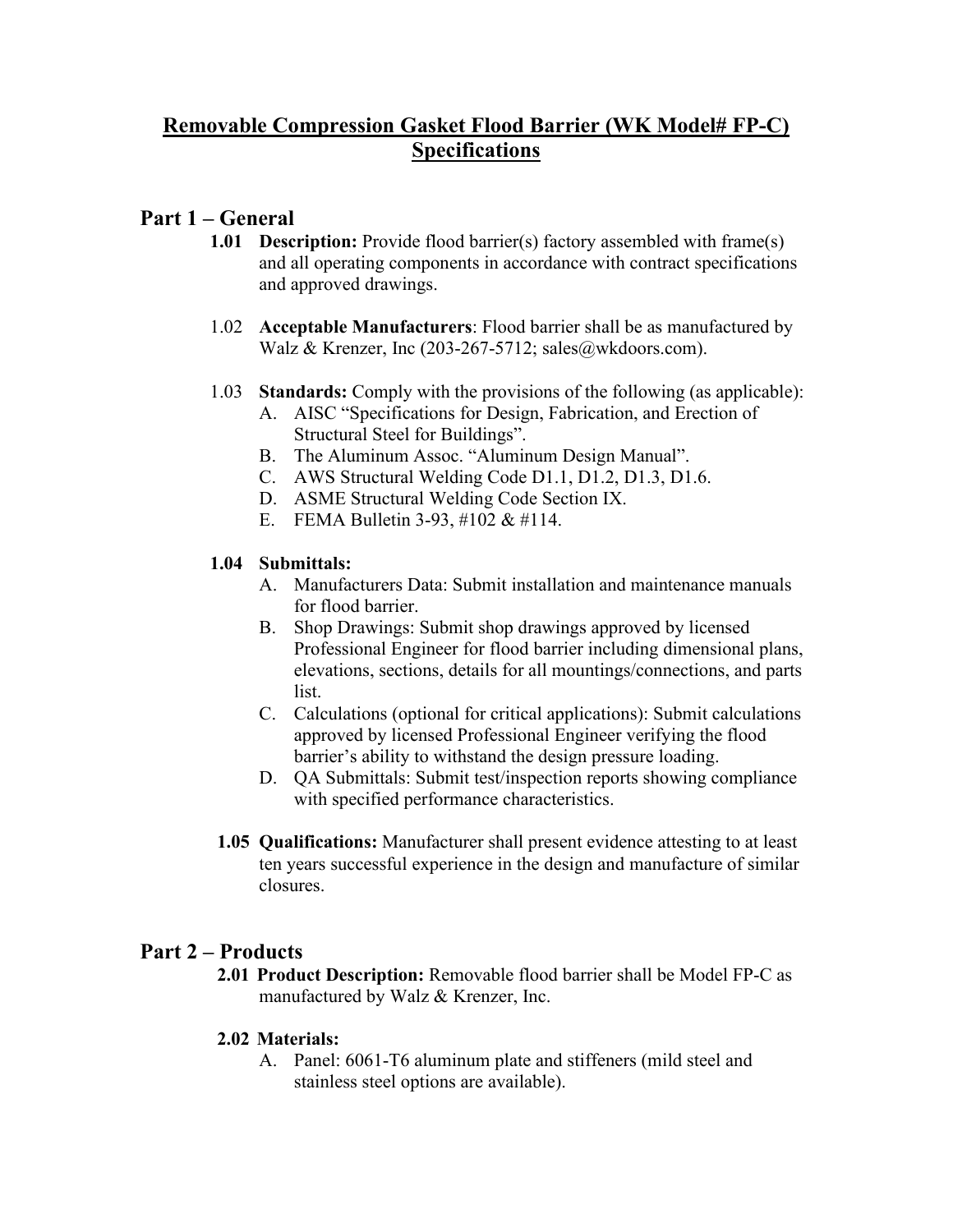- B. Frame: ASTM A-36 steel (options include aluminum and 304 or 316 stainless steel).
- C. Gasket: neoprene gasket, 25 duro with fully molded corners. For pressures exceeding 22 psi, 40 duro gasket is used. Optional gasket material for unusual environmental conditions including viton, silicone, hypalon and others.
- D. Securing dogs: xylan-coated steel dogs. Other options available upon request (stainless steel, bronze).
	- a. For low pressure or seating applications, stainless steel dogging mechanism recommended.
	- b. In some cases where operation is from outside only, stainless steel/bronze drop bolts may be used for reduced maintenance and lower cost.
- E. Finish: steel or aluminum panels and frames to be coated with (1) primer coat and (2) top coats of shop polyurethane system. Stainless steel to be uniform bead blast per SSPC-SP17 (other options available upon request).
- F. Storage brackets: ASTM A-36 steel.

### **2.03 Design:**

- A. Design Pressure: # (in feet of water or psi). Specify seating (pushing barrier against frame) or unseating direction (pushing barrier away from frame).
- B. Side frames are angles for mounting on the exterior face of the wall surface.
- C. Bottom frame is flatbar with a raised machined knife-edge. Standard bottom sill is raised 1-1/2" from floor surface.
- D. Recessed sill option or removable flush bottom sill option are available when flush sill is required.
- E. Installation:
	- a. Frame(s) shall have mounting holes for expansion or adhesive concrete anchors for installation on existing openings.
	- b. For new concrete pours, frame(s) shall have welded embedment anchors and/or a masonry subframe.
	- c. Other options included weld-on installation (field welding by installer).
- F. Frame knife-edge shall be rounded and smooth to maximize sealing.
- G. Removable ramp (optional) is placed over the raised bottom sill for vehicular traffic or to prevent tripping hazard.
- H. Two (2) storage brackets per panel included.
- I. Gate size and design pressure direction shall determine the quantity and type of dog. Dogs are designed to adjust gasket compression in the field.